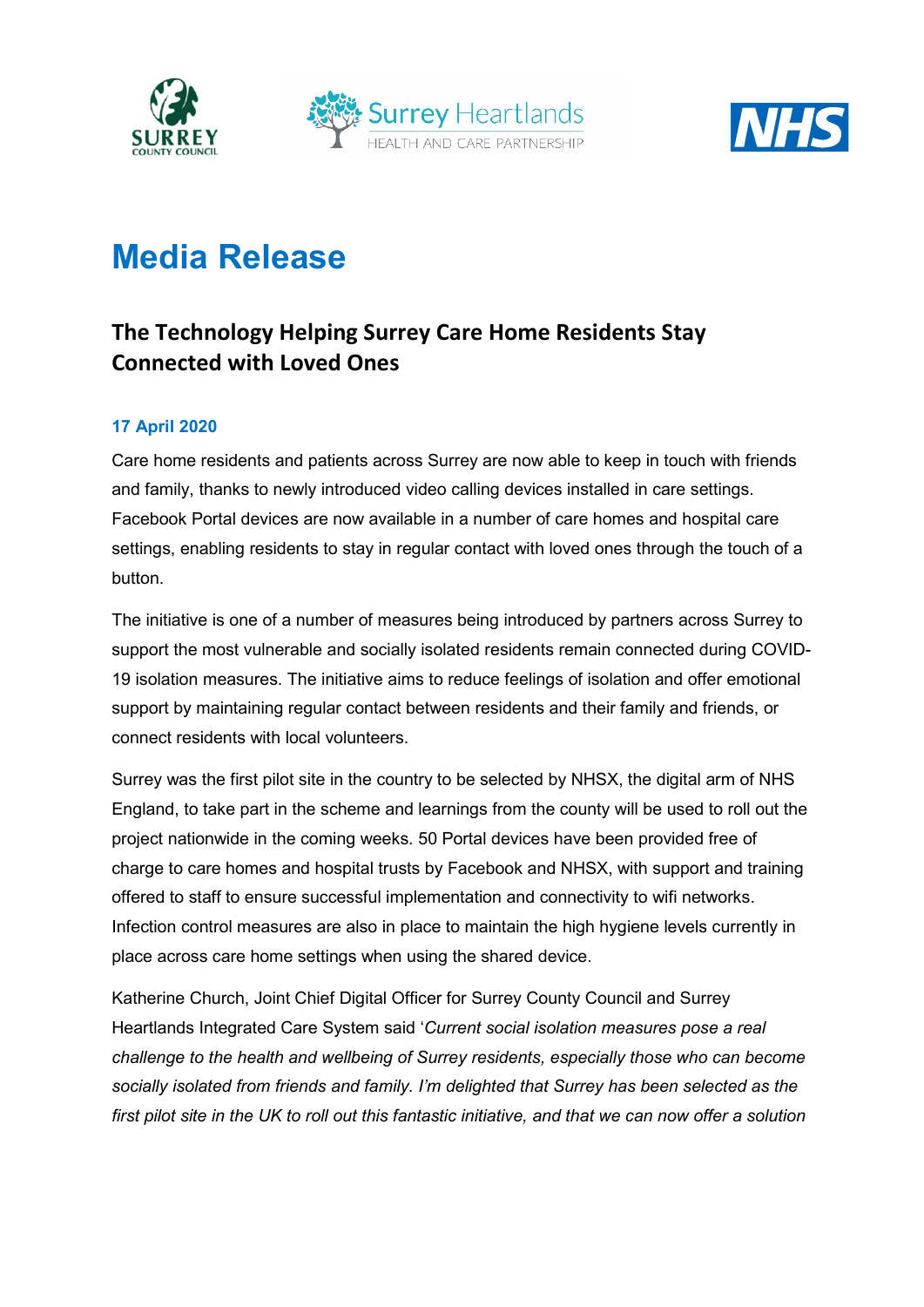





*to bring families closer together, offering support and companionship at a time when we need it more than ever. The Facebook Portal system allows residents and patients the opportunity to hold real-time, face to face conversations remotely from the comfort of their own space and I'm grateful to the many people across the Surrey system which helped launch this initiative'.* 

Greenbanks Care Home is just one of the local care homes which received the Portal device last week and whose residents are enjoying virtual time with their loved ones. Yasheen Rajan, Director of the home said *'Technology can be an incredible leveller between the young and old. One of our residents recently had a call using Facebook's portal with his 3 year old great grandson. Neither of them had used the system before and it was wonderful to see how natural and au fait they both were conversing over the portal within a few seconds.* 

*We see huge benefits in using the Facebook's portal, especially with residents who have dementia. Our residents may not fully understand 'the what' effect Covid is having on the world but they can tell something is different and that can be unsettling. Being able to see and hear their relatives is incredibly comforting at this time'.*

The pilot scheme will see feedback gathered from participating care homes and hospitals and further devices distributed across Surrey care settings if deemed successful.

### E N D S

For media enquiries please contact: **0208 541 7920**

#### **Notes to Editor**

1. Surrey Heartlands is a partnership of health, care and local authority organisations working together across most of Surrey – with staff, patients, their carer's, families and members of the public – to transform local services and support people to live healthier lives. Together we are known as an 'Integrated Care System' – partnerships where health organisations, the local authorities and others take a *collective*